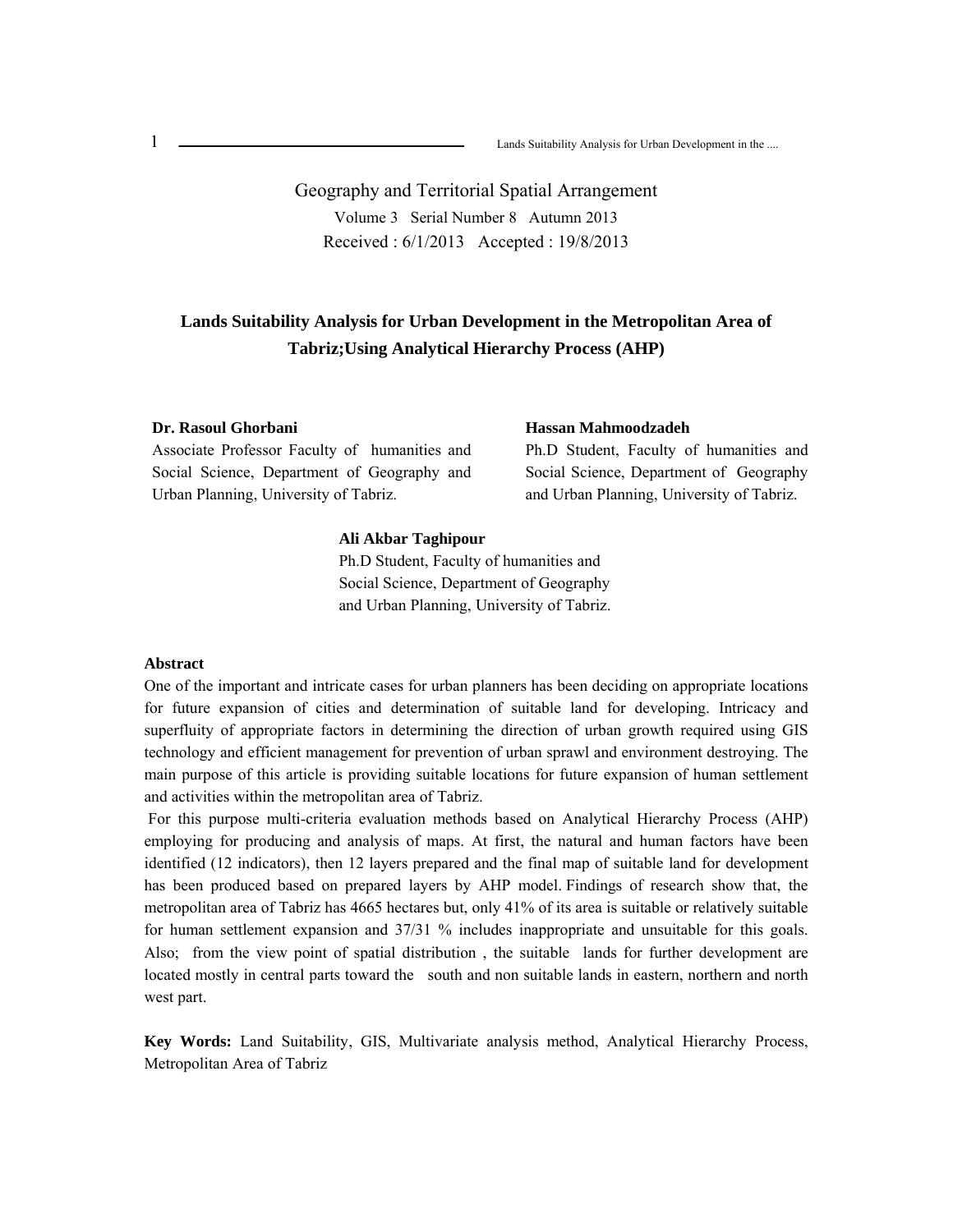# Geography and Territorial Spatial Arrangement Volume 3 Serial Number 8 Autumn 2013 Received : 31/1/2013 Accepted : 31/8/2013

# **Study the Role of Social Capital in Urban Instauration of old Contexture Case Study: Jooybar City**

**Dr. Alireza Khajeh Shahkohi** Assistant Professor of Geography, University of Golestan, Iran

**Masoud Modanlou Joybari**  M.S degree of Geography and Urban Planning, University of Golestan, Iran

#### **Reza Samadi**

M.S degree of Geography and Urban Planning, University of Golestan, Iran

### **Abstract**

Urban instauration is one of thoughtful plans in confronting with depreciation of old contextures, which in view of merely physiced has some similar results with the other urban development plans. On this basis, social capital with comprising values including trust, partnership and solidarity in residential areas, is a concept which has found a special importance in Urban Instauration process in the recent decades.

The purpose of this study is to investigate the relationship between social capital with the physiced interventions model and the incentive to continue the residing on one hand and the type and amount of relationship between social capital with participation increase and the rate in executing urban renewal plans , the research method is descriptive- analytical which is based on surveying strategy.

The obtained data and information were gathered through questionnaires between 143 families residing at Joybar Kord Mahale and were analyzed by chi-squared tests and Pearson correlation coefficient and chi( two sided). The obtained results showed that physiced interventions in living environments is for the promotion of social capital of the habitats which this relation with chisquared amount of 63.056 has been confirmed at meaningful level of 99% and also the incentive for continuation of settlement will increase the social capital in the texture which this relation has been confirmed at meaningfull level of 99% by chi-squared amount of 6783.

In this direction it is recommended that the primary physical intervention models and motivation strengthening to be performed in appropriate with the local potentials and requirements. And consequently the promotion of social capital which leads to the participation increase and speed up the work in urban renovation plans.

**Key words:** urban instauration, social capital, old contexture, Joybar Kord Mahale.

 $-2$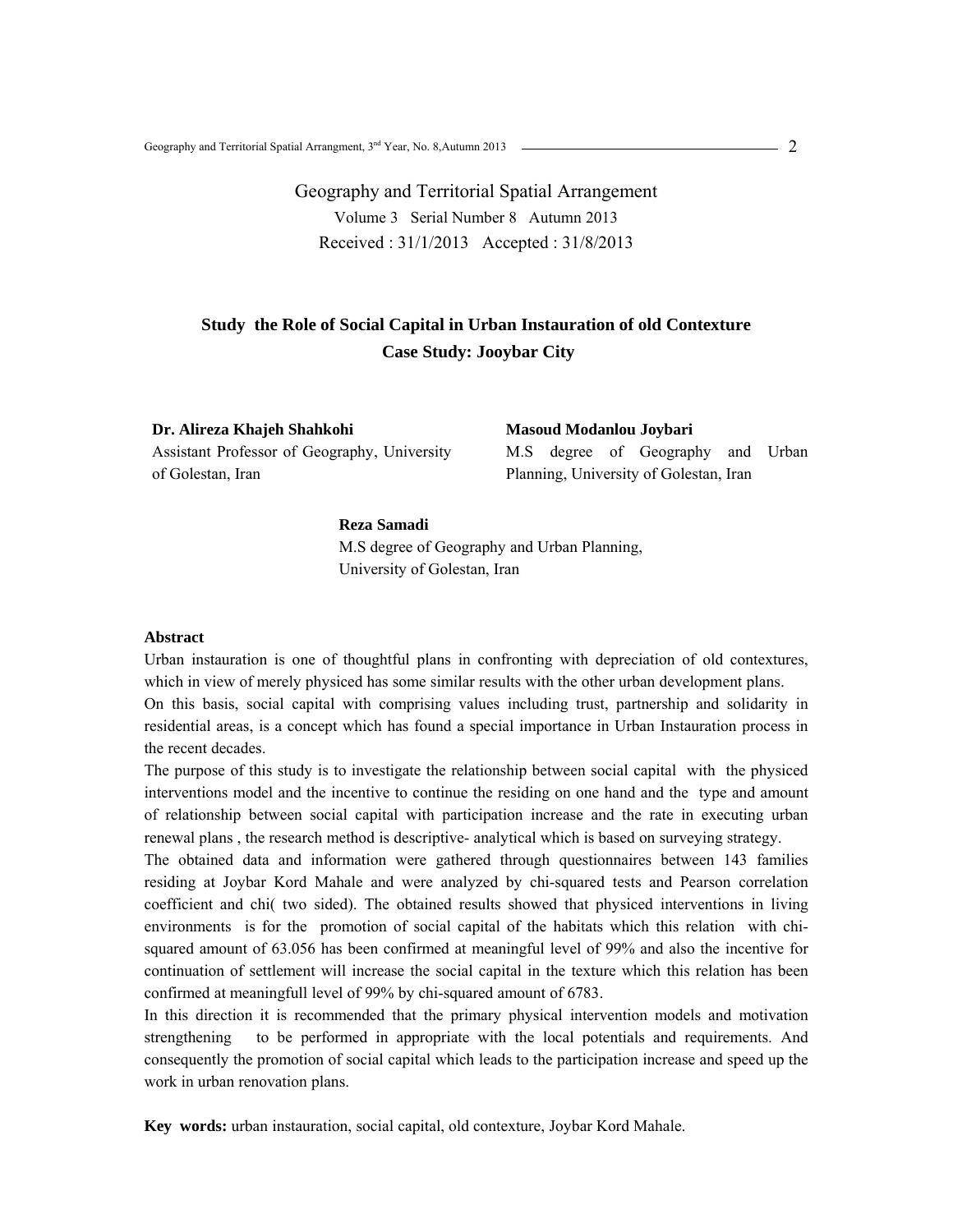Geography and Territorial Spatial Arrangement Volume 3 Serial Number 8 Autumn 2013 Received : 24/1/2013 Accepted : 14/9/2013

### **Synoptic Analysis of Floods in Bavanat Marvast River in Yazd**

**Dr. Kamal Omidvar** Associate Professor of Climatology, Yazd University

**Hamideh Dehghan**  M.S degree of Climatology Geography, Yazd University

## **Manoochehr Forodi**

Export Researche of Yazd Meteorological Administration

#### **Abstract**

This study investigates the effect of synoptic analysis of Bavanat Marvast river floods in Yazd. Due to the regional aridity, there were 5 flood periods during statistical period of 9 years, i.e. 1999-2007,each one were analyzed synoptically and only the most two severe floods (6 Dec 2003 and 29 Mar 2007) were selected and analyzed. To analyze this effect, daily precipitations statistics of Marvast and nearby stations were applied to determine the intensity of instabilities and regarding the instability indices, Si, Ki, Li, TTi and Pw Shiraz station was applied . Also to analyze synoptic effects of precipitation pattern, synoptic maps of the earth surface, level of 500 hpa, omega maps, moisture and cyclonic maps at zero and 12 hours were prepared. The synoptic pattern formation and its trends in weather maps during 2 days before the flood and up to the flood ̓s day were investigated.

 The study results showed that there are two precipitation patterns in the region, that flood precipitation on 6 Dec. 2003 was due to the Mediterranean systems effects obtaining its heat and moisture from southern waters and caused severe precipitations.

 The causes of the floods on March 29th 2007 was due to the appearance of Siberian high pressure system and formation of blocking system on the southern of the Caspian sea and the center of Iran. At the same time, the west instable system clashed with this system and changed its way and penetrated in to the lower latitude so that the west system got high level of humidity whenever it transited from south seas and penetrated from southwest of the country and made sever precipitations in southwest and central region of Iran.

**Keywords:** Flood, Synoptic, Blocking, Mediterranean System, Marvast River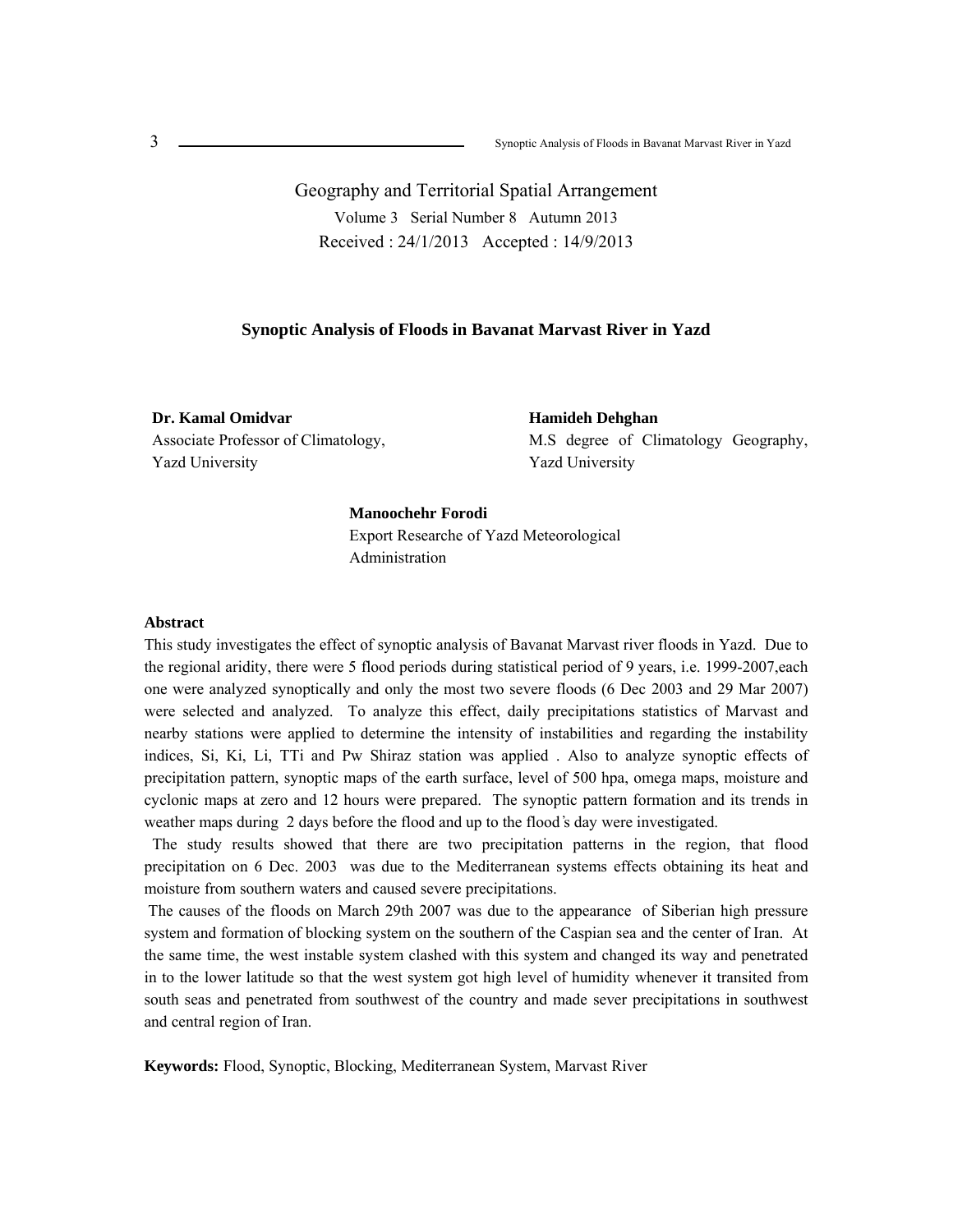Geography and Territorial Spatial Arrangement Volume 3 Serial Number 8 Autumn 2013 Received : 5/3/2013 Accepted : 24/9/2013

# **The Effect of Social and Economical Infrastructures on Direct Foreign Financing and Economical Growth in Asian Nominated Western and Eastern Countries**

**Simin Ghaderi** Ph.D student of Economy, Sistan and Baluchestan University

**Dr. Nazar Dehmardeh**  Associate Professor of Economy, Sistan and Baluchestan University

## **Abstract**

Direct foreign financing is considered as an important factor for economical growth and development, removing the gap of saving- investment, financing, transfer of technology, technical knowledge and modern managerial methods. The current research is tried to review the effect of macro-economical effects, particularly the effect of infrastructures on attracting direct foreign financing and economical growth in the Asian nominated western and eastern countries during time period of 1980-2011, therefore, dividing infrastructures in to two social and economical parts has been reviewed.

The models used in this research, with respect to the conditions of Asian nominated countries, were simultaneously estimated by 2 SLS method in a four designed equations in an equation system. The results showed that social and economical infrastructures had the greatest impact on attracting direct foreign financing and economical growth in east Asian nominated companies in comparing with the western countries. So that the effect of social and economical infrastructures' coefficients on the economical growth of the Asian eastern countries is 0.70 and 0.60 respectively, and the effect of the above coefficients on attracting direct foreign financing in the said countries is 0.19 and 0.25 respectively.

**Key words:** direct foreign financing, social and economical infrastructures, economical growth

 $-4$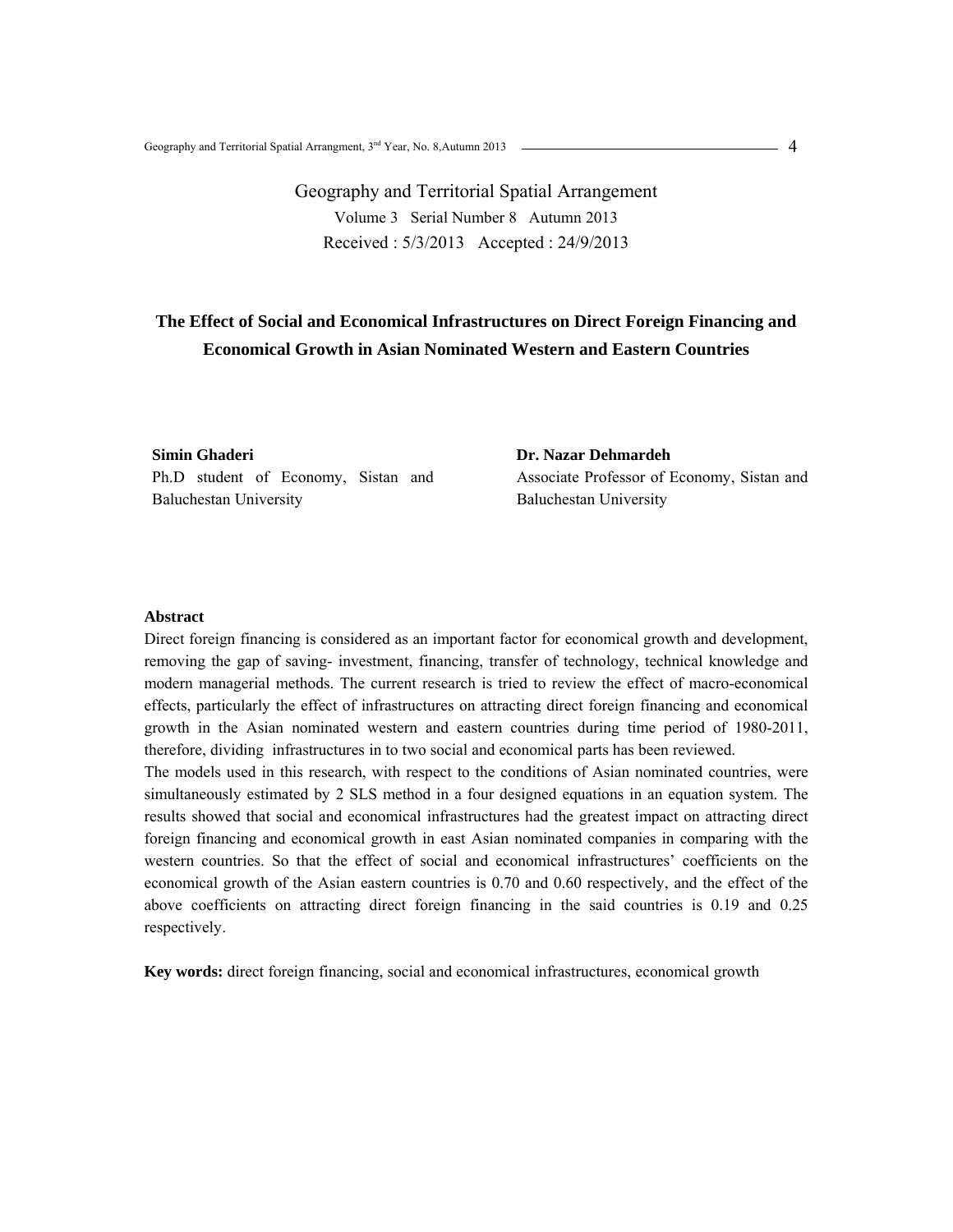.<br>נו 5

> Geography and Territorial Spatial Arrangement Volume 3 Serial Number 8 Autumn 2013 Received : 9/1/2013 Accepted : 5/8/2013

# **Development of a Model to Evaluate the Effects of Urban Mixed Land Uses on the Basis of the Spatial Indicators and Analysis**

#### **Ghasem Javadi**

M.S degree of Geographical information systems (GIS), faculty of Geodesy & Geomatics, K.N.Toosi University of Technology, Tehran, Iran

**Dr. Mohammad Taleai**  Assistance Professor in Faculty of Geodesy & Geomatics, K.N.Toosi University of Technology, Tehran, Iran

#### **Dr. Mohammad Karimi**

Assistance Professor in Faculty of Geodesy & Geomatics, K.N.Toosi University of Technology, Tehran,Iran

### **Abstract**

Urban Land use planning activities investigate how a land is allocated to a specific function. Over the past few decades, development of the Mixed Land Use (MLU) application has become an essential planning model in developed countries and has considered as a key component in Smart Growth and New Urbanism. MLU works perfect only when done under a carefully planned program. Geographic Information System due to its great analysis of spatial issues can help us have a better understanding of this new concept. In this study, a conceptual framework for analysis of urban MLU on the basis of the spatial indicators and analysis is introduced. Criteria of the interest are: Accessibility, Intensity, Land per Capita, Clustering and diversity. According to the conceptual model, the mentioned criteria are applied for evaluating MLU levels in horizontal dimension in the 7th regional municipality of Tehran city. Results, obtained from aggregation of various criteria, demonstrate that the model can detect effects of MLU as well as specify limits and capabilities of every district in relation to the mentioned criteria. According to the results, Shahid Ghandi, Andisheh, Kaj and Niloufar's neighborhoods as well as 3th 4th districts are in the better conditions based on the urban MLU indicators.

**Key Words:** Mixed Land Uses, Geographic Information System, Urban Planning, Land Use Evaluation.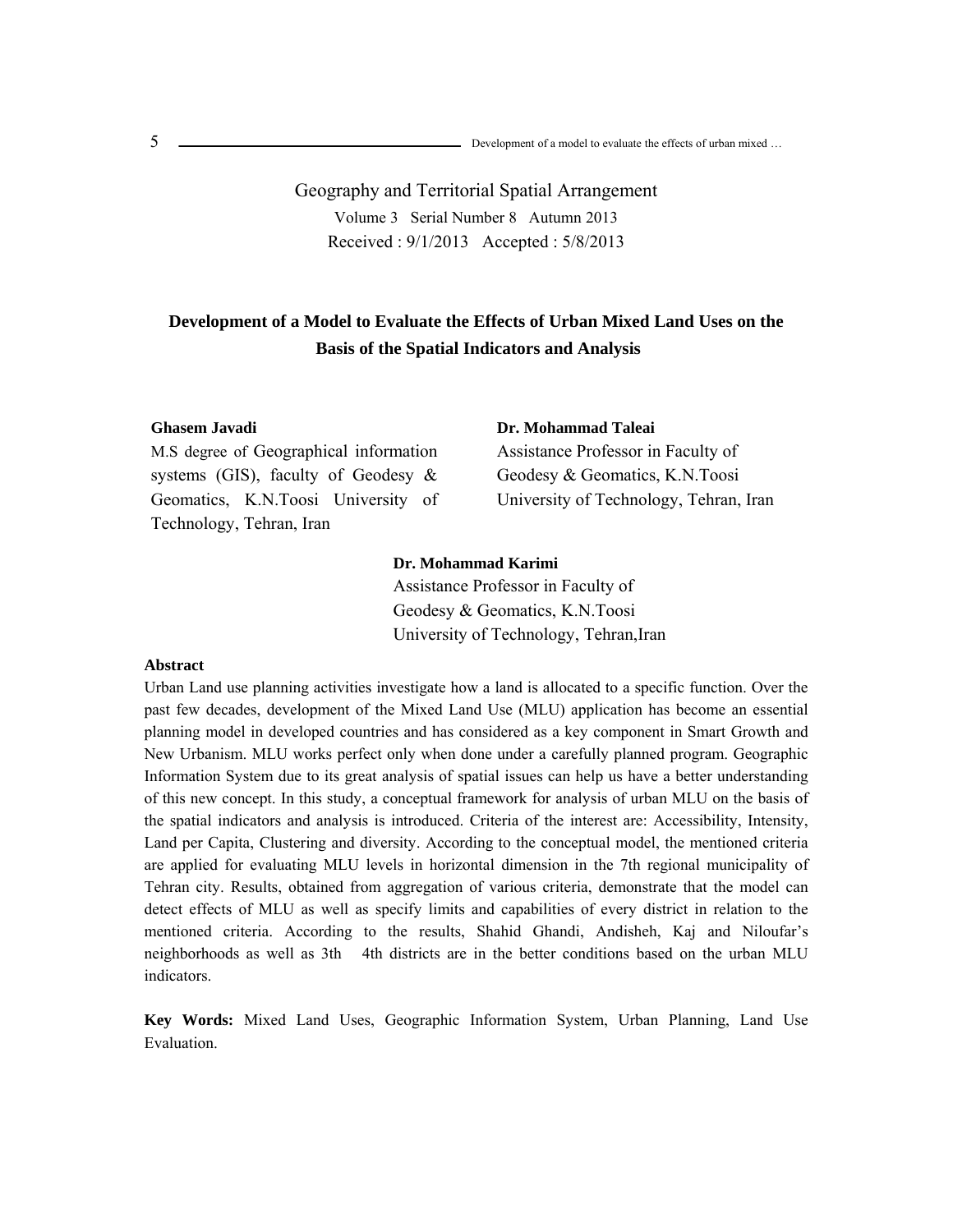# **Analyzing the Effective Structures on Development of the Rural Producing Cooperatives in Khorasan Razavi Province (From the view point of Experts)**

#### **Dr. Khadijeh Boozarjmehri**

Associate Professor of Geography and Rural Planning, University of Ferdovsi Mashad

**Maryam Hadizadeh Bazaz** Ph.D Student of Geography and Rural Planning, University of Ferdovsi Mashad

#### **Abstract**

The main purpose of this paper is to study the effective factors on development of Rural Producing Cooperatives in Khorasan Razavi Province. For this purpose, the affective factors on the development of cooperatives were analyzed and studied in three dimensions of internal, external and structural dimension with SWOT model. In this study, the identified 34 indictors were prioritized and weighted through interview and filling questionnaire with professionals and experts of cooperatives and by Antropy technique.

In the present study, the main purpose is through applying the strategic planning process, while studying the capabilities for development of producing cooperatives it is tried to provide solutions and identify applied strategies The final result shows that aceptable strategies for the development of cooperatives are SO strategies, while WO strategies are placed at the second priority. The SO4 strategy with a score of 1.19 is the best strategy for the development of cooperatives. This strategy is practical with supporting financial resources, infrastructure and legal framework. WO1 strategy, however, with a score 1.17 is the most effective strategy after SO4 strategy. This strategy focuses on the financial and credit problems and more effective use of human and financial resources. The results of this research indicate that the performance of cooperatives is poor. It is evident that necessary infrastructures, provided by government can reduce potential problems and increase appropriate utilization of internal and external opportunities.

**Keywords:** Rural Production Cooperatives, Rural Development, Khorasan Razavi Province

6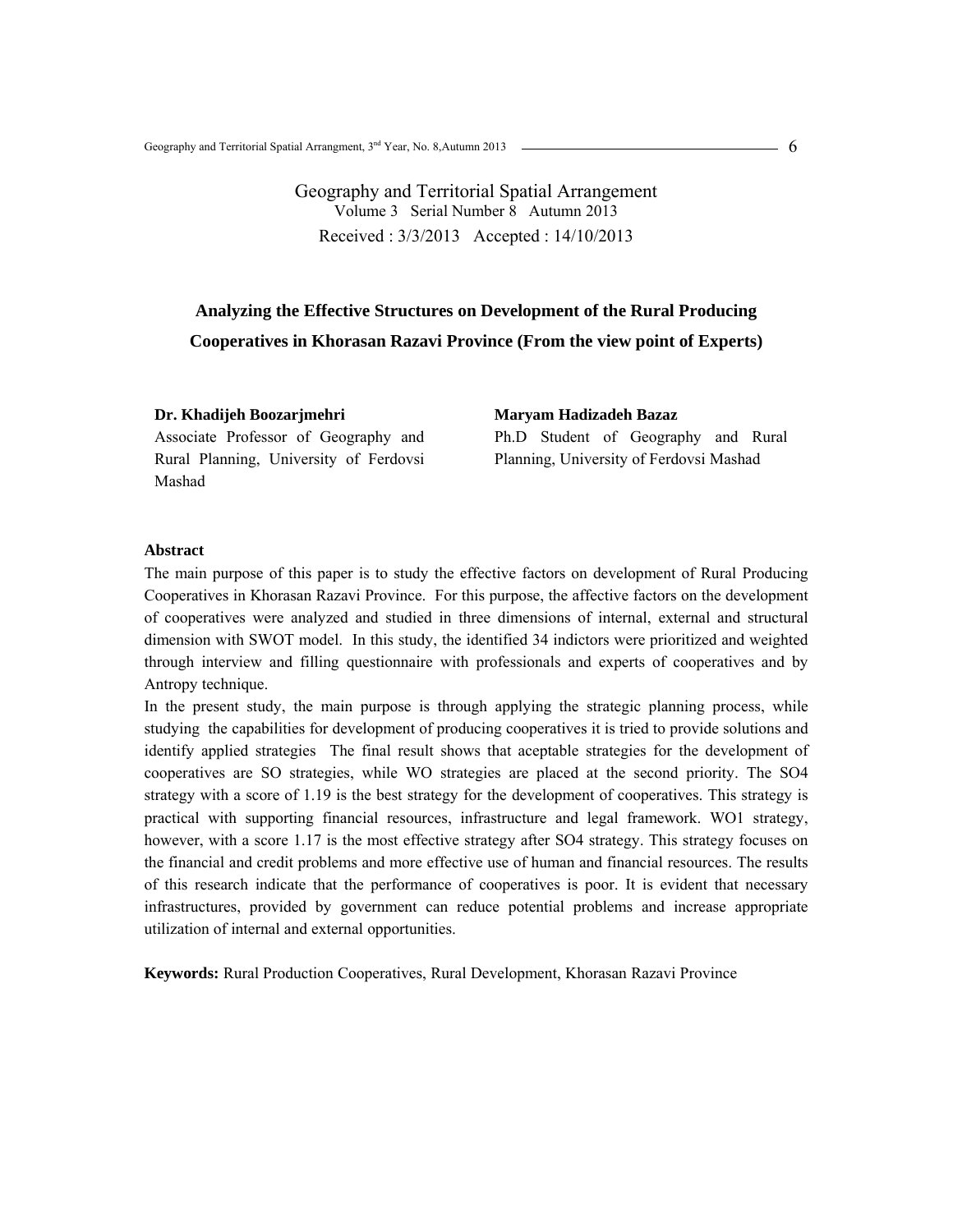Geography and Territorial Spatial Arrangement Volume 3 Serial Number 8 Autumn 2013 Received : 7/2/2013 Accepted : 26/8/2013

# **Feasibility Study of Rapeseed Cultivation in Izeh County by Using Geographical Information System (GIS)**

**Ali Ashrafi**

# **Dr. Javad Mikaniki**

Assistant Professor and member of the scientific board, Geography Department, University of Birjand

Member of scientific board, Geography Department, University of Birjand

**Hojat allah Sadeghi**  Ph.D Student Geography and Rural planning, University of Isfehan

### **Abstract**

Identifying and determining appropriate ecological areas for appropriate bedding in regional planning, especially the agricultural sector is vital and important. Depending the economy of rural people on agriculture, potential of the study area for agriculture, suitable climatic conditions and multi seasons, appropriate soil, variable environmental conditions and determining and separation of the potentials and obstacles of the Izehfrom the view point of the production percentage and efficiency of rapeseed cultivation shows the importance of this study.

The aim of this research is to study the feasibility and identify the agriculture potential and capability of Izhe area for rapeseed cultivation through studying the natural and climatic features and to study the effectiveness of all these features.

12 Layers were used including: height, slope, erosion, geology, soil, land use, land cover, climate type, mean annual temperature, mean annual precipitation, annual maximum temperature, and annual minimum temperature. To do this research, we used analytical hierarchy process(AHP) in the Geographical information system(GIS) environment, such that weighting to the applied criteria was according to relevant experts comments, scholars and the resources within and between the layers. Then, the regional territories were divided to five categories , very good, Appropriate, Average, weak and Inappropriate and its zoning map was prepared. The results showed that from 3779/39 sq km of Izeh area, the very good category of this 565/15997 sq km is 14/95 percent, the second category (Appropriate) of 963/15997 sq km is 25/48 percent of this region. Therefore, more than 40 percent of the studied area has ideal and favorable conditions for cultivation of rapeseed. The other ecological zones i.e average, Weak and Inappropriate categories have 22/49, 20/34 and 16/02 percent of this County area respectively. The final map denotes the Suitable zone with green color in central part and unsuitable zone for planting rapeseed with orange color in the main four directions.

**Keywords:** feasibility, rapeseed, weighting, analytical hierarchy process Geographical information system.